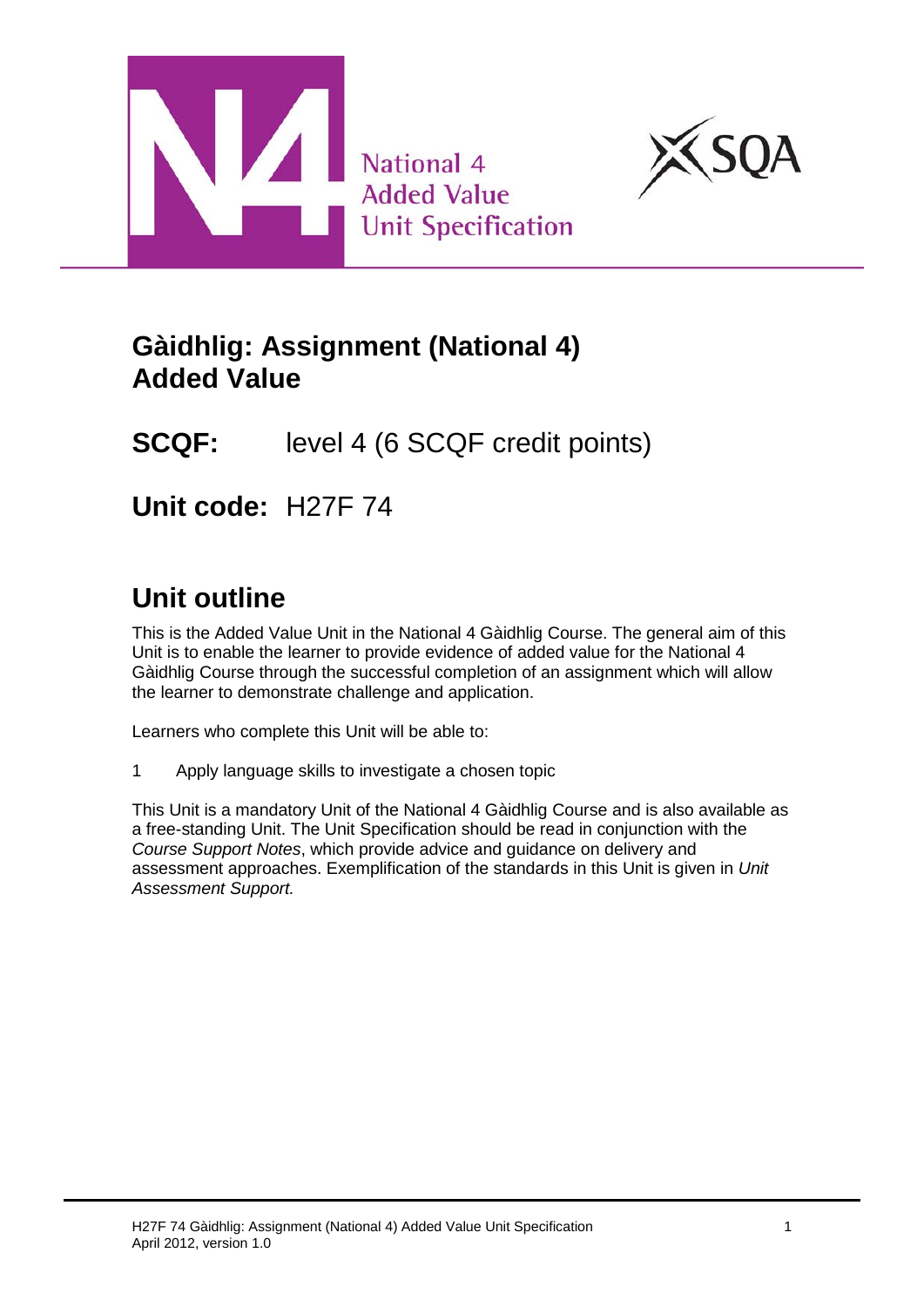### **Recommended entry**

Entry to this Unit is at the discretion of the centre. It is recommended that the learner should be in the process of completing, or have completed, the following Units in the National 4 Gàidhlig Course:

- ♦ Gàidhlig: Analysis and Evaluation (National 4)
- ♦ Gàidhlig: Creation and Production (National 4)
- ♦ Gàidhlig: Literacy (National 4)

### **Equality and inclusion**

This Unit Specification has been designed to ensure that there are no unnecessary barriers to learning or assessment. The individual needs of learners should be taken into account when planning learning experiences, selecting assessment methods or considering alternative evidence. For further information, please refer to the *Course Support Notes.*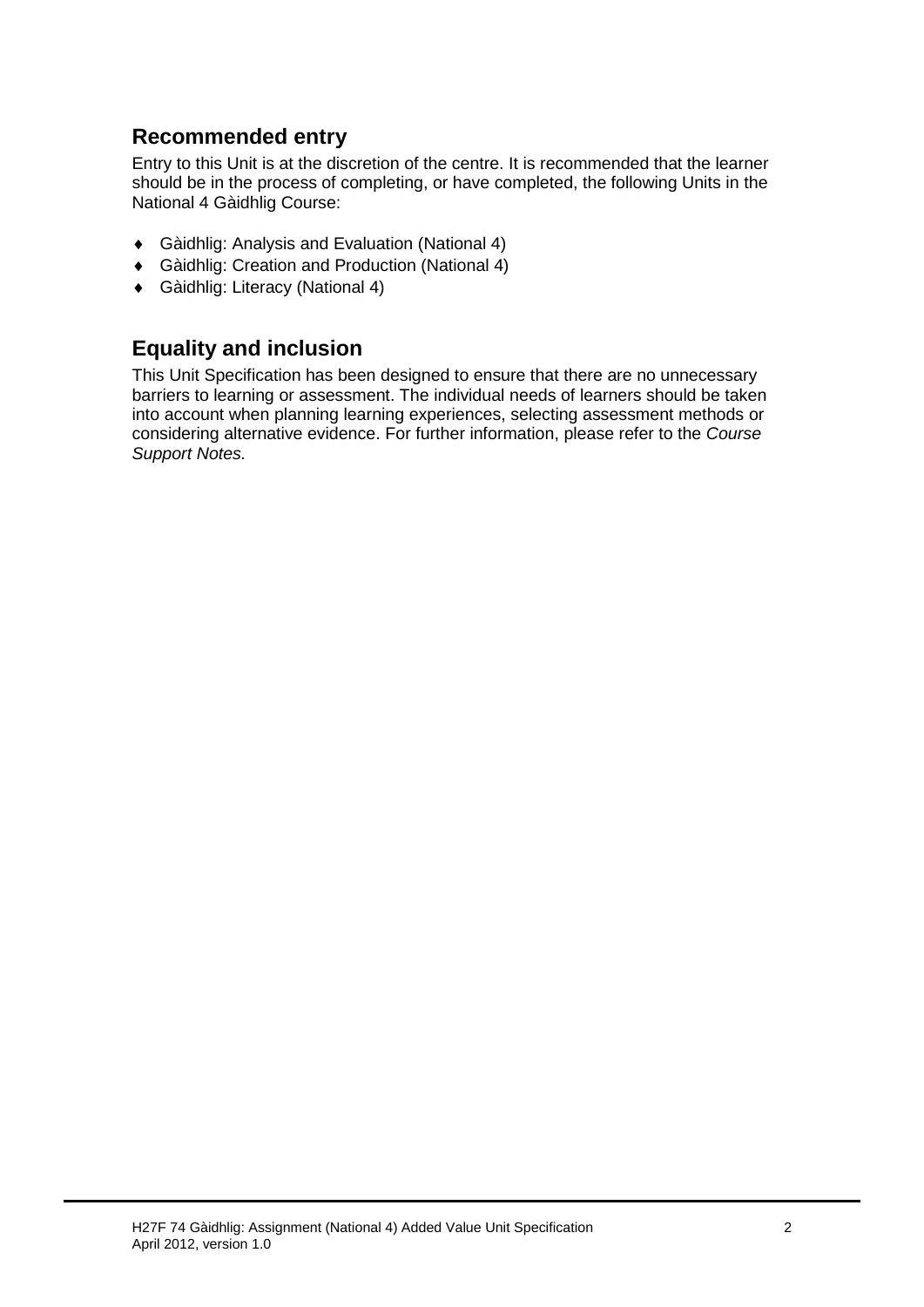# **Standards**

### **Outcomes and assessment standards**

### **Outcome 1**

The candidate will:

#### **1 Apply language skills to investigate a chosen topic by:**

- 1.1 Understanding straightforward texts
- 1.2 Selecting relevant information from the texts
- 1.3 Evaluating the texts, using some appropriate critical terminology
- 1.4 Presenting their findings orally in Gaelic
- 1.5 Responding to oral questions

### **Evidence Requirements for the Unit**

This Unit will be assessed through controlled assessment which meets the Evidence Requirements below.

The assessment method for this Unit will be an assignment in which the learner will be required to provide evidence of their reading, talking and listening skills by:

- ♦ selecting relevant information from at least two straightforward texts (at least one of which must be a written text)
- ♦ using straightforward language in a Gaelic oral presentation
- ♦ responding appropriately to oral questions

Evidence can be gathered holistically for the Unit, Units or Course as a whole by combining assessment through integrated activities.

In the assignment, the learner will apply their Gàidhlig language skills to investigate a chosen topic.

The assignment is:

- set by centres within the SQA guidelines described below
- conducted under some supervision and control

Evidence will be internally marked by centre staff in line with SQA guidelines.

All assessment is subject to quality assurance by SQA.

#### **Setting the assessment**

The assignment will be set by centres within the following guidelines:

- ♦ The learner will agree the chosen topic with the teacher/lecturer.
- ♦ The assignment will be a meaningful and appropriately challenging task, which should clearly demonstrate application of language skills, at an appropriate level.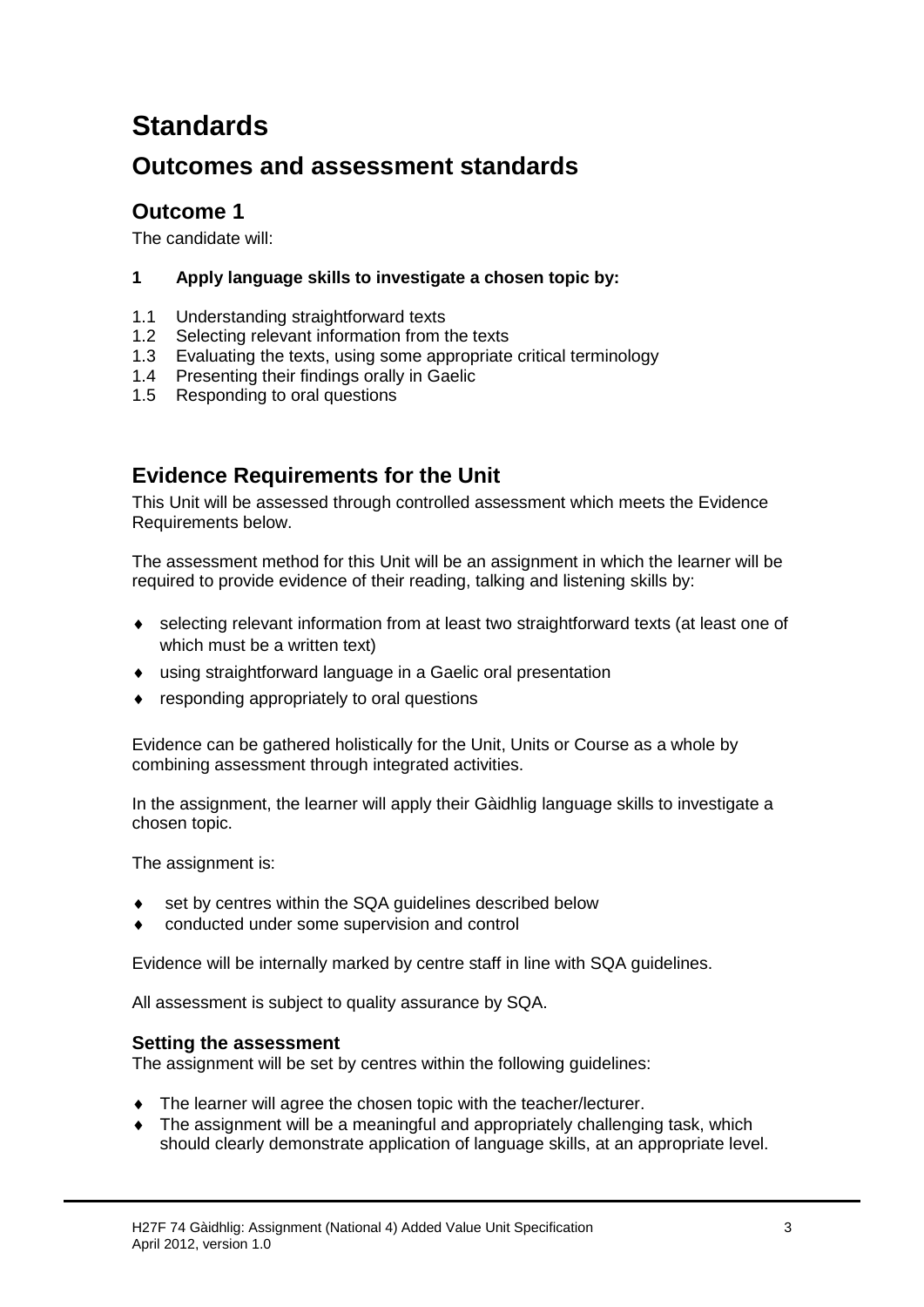♦ The teacher/lecturer will provide overall guidelines for the assignment and a list of questions/tasks/prompts that will lead the learner through the assignment in clear stages.

#### **Conducting the assessment**

The assignment will be conducted under some supervision and control. This will take the form of the following:

- ♦ Learners may use a glossary of key terms.
- ♦ Teachers/lecturers can select and provide articles and information appropriate to the learner. At least one text must be written.
- ♦ The amount of support provided should be reflected in the assessment judgment.

#### **Judging the evidence**

Evidence will be internally marked and verified by centre staff in line with SQA guidelines.

All assessment is subject to quality assurance by SQA.

#### **Re-assessment**

In relation to Unit assessment, SQA's guidance on re-assessment for Units applies.

Exemplification of assessment is provided in *Unit Assessment Support*. Advice and guidance on possible approaches to assessment is provided in the *Course Support Notes.*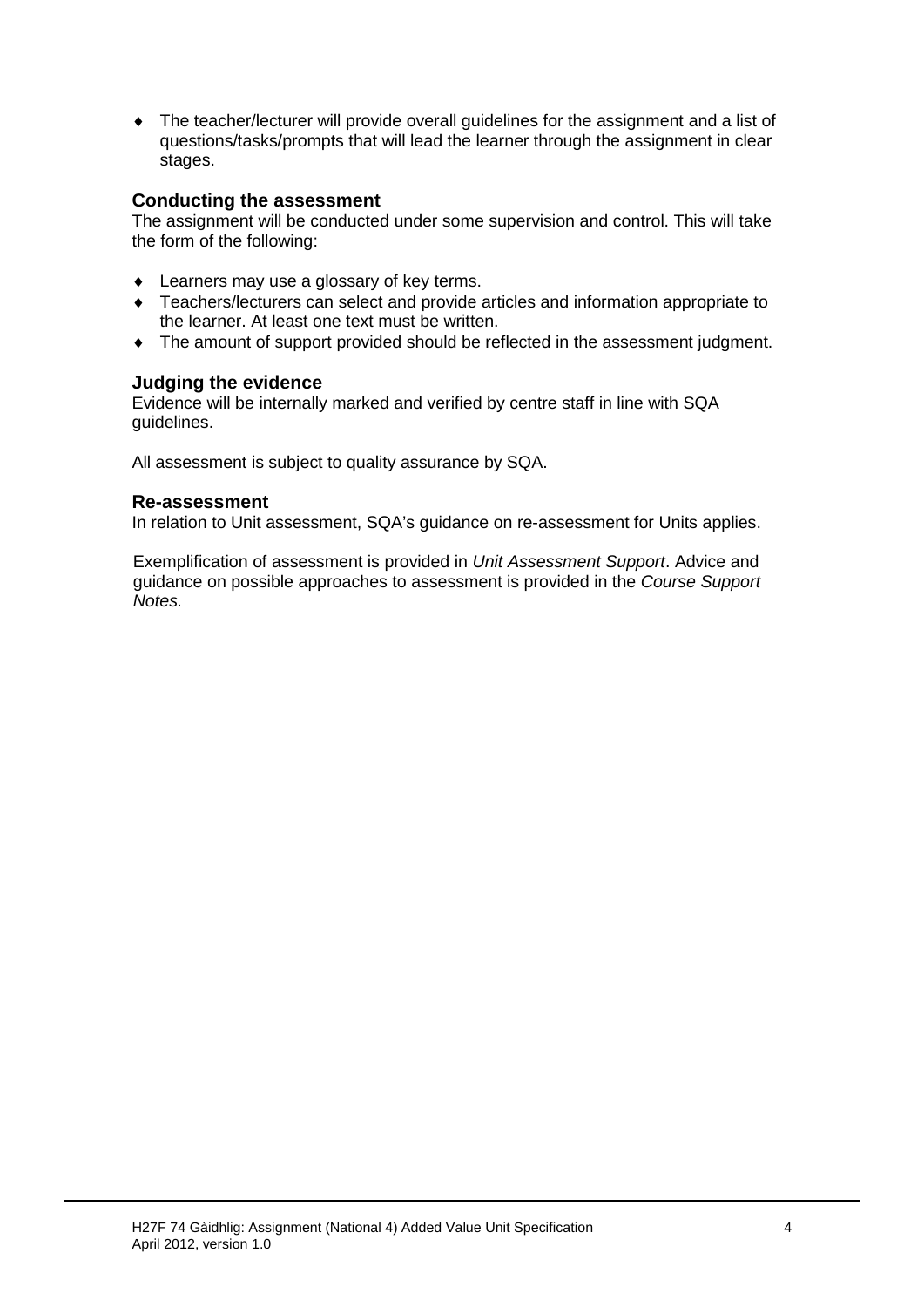## **Development of skills for learning, skills for life and skills for work**

Please refer to the *Course Specification* for information about skills for learning, skills for life and skills for work.

H27F 74 Gàidhlig: Assignment (National 4) Added Value Unit Specification 5 April 2012, version 1.0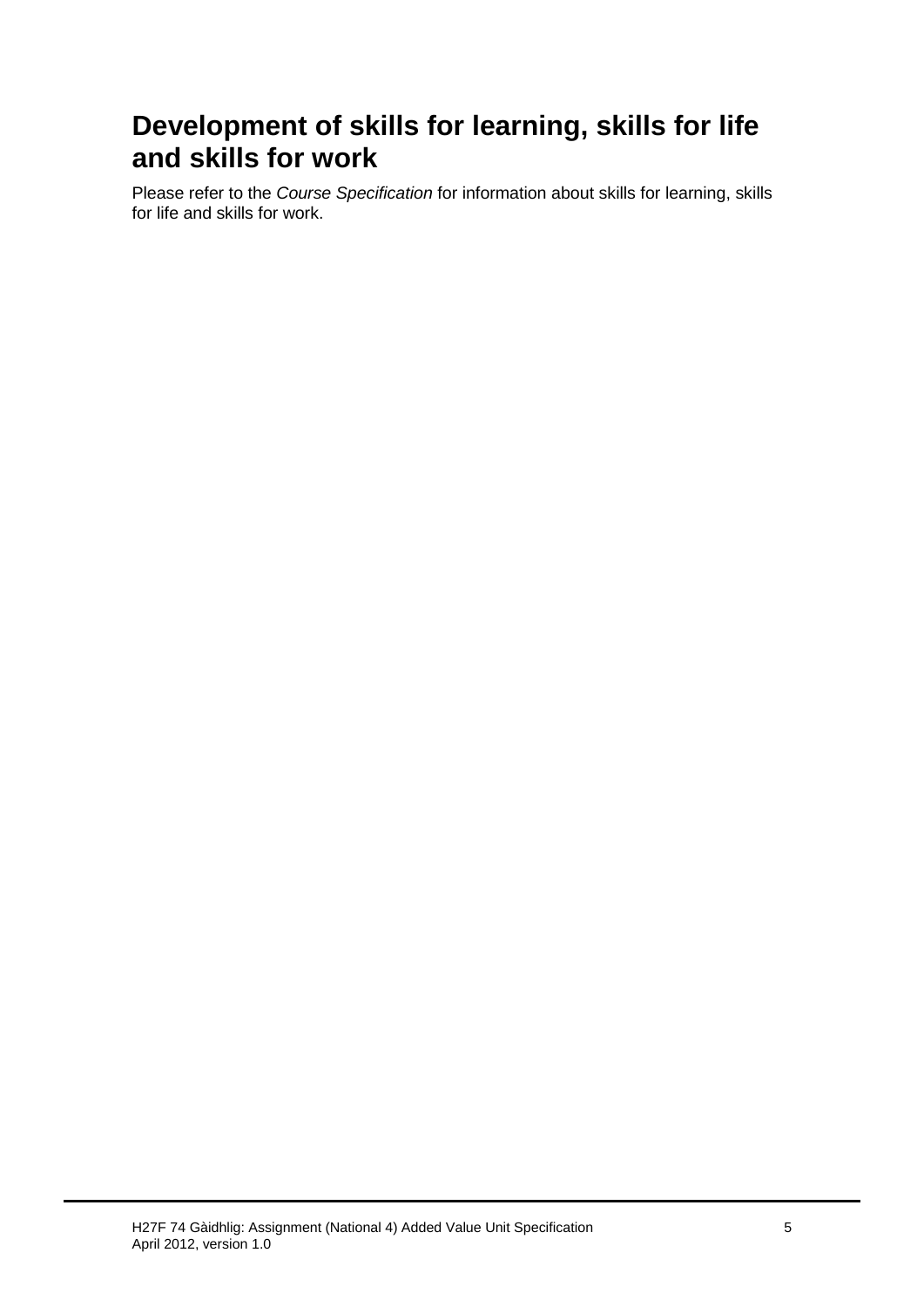## **Further mandatory information on Course coverage for the National 4 Gàidhlig Course**

The following gives details of mandatory skills, knowledge and understanding for the National 4 Gàidhlig Course. Assessment of this Added Value Unit will involve selecting appropriate skills, knowledge and understanding from those listed below, in line with the Evidence Requirements above. This list of skills, knowledge and understanding also provides the basis for the assessment of all the Units in the Course:

#### **Knowledge of language**

- ♦ The names and uses of the basic syntactic units sentence, clause, phrase/group.
- ♦ The more commonly used conventions of written Gaelic language.

#### **Command of:**

- ♦ Gaelic orthographic conventions
- ♦ knowledge of Gaelic literary heritage and contemporary culture